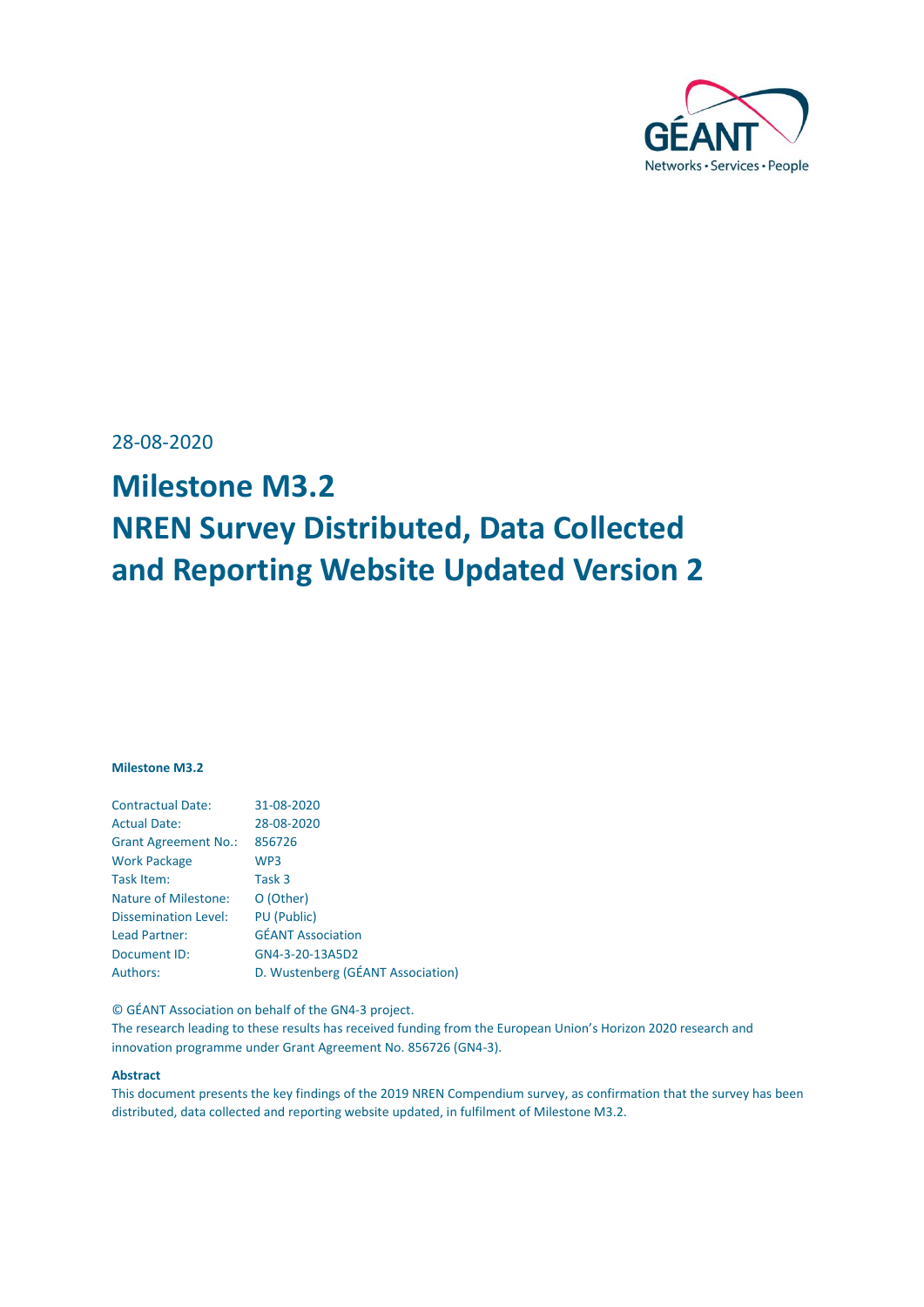

# **Table of Contents**

| 1          |             | About the Compendium | $\mathbf{1}$   |
|------------|-------------|----------------------|----------------|
|            | 1.1         | Overview             | $\mathbf{1}$   |
|            | 1.2         | Methodology          | $\mathbf{1}$   |
|            | 1.3         | Timeline             | $\overline{2}$ |
| 2          |             | <b>Key Findings</b>  | 3              |
| 3          | Conclusions |                      | 5              |
| References |             |                      | 6              |
| Glossary   |             |                      | 6              |

# **Table of Figures**

| Figure 2.1: Countries represented in the 2019 Compendium (in green) |  |
|---------------------------------------------------------------------|--|
|                                                                     |  |
|                                                                     |  |

## **Table of Tables**

| Table 1.1: Timeline of 2019 Compendium survey |  |
|-----------------------------------------------|--|
|-----------------------------------------------|--|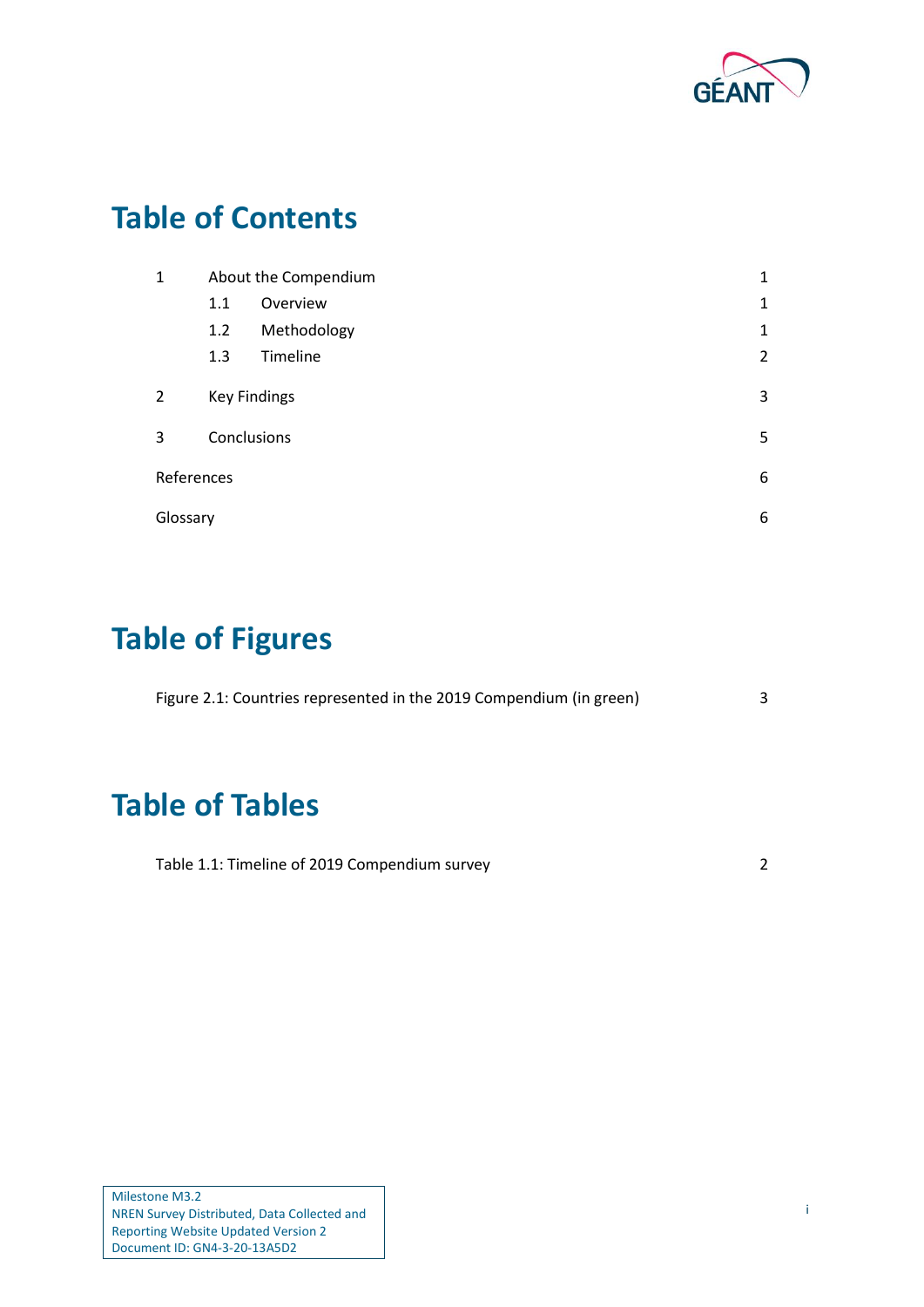

### <span id="page-2-0"></span>**<sup>1</sup> About the Compendium**

### <span id="page-2-1"></span>**1.1 Overview**

The GÉANT Compendium of National Research and Education Networks in Europe (the Compendium) is the result of a broad, collective effort to portray the networks of the research and education community in Europe.

National Research and Education Network (NREN) organisations run special communication networks dedicated to supporting the needs of the scientific and academic community within a country. In Europe, NRENs are interconnected by the pan-European GÉANT network, the largest and most advanced R&E network in the world.

Published since 2000, the Compendium is a living picture of what NRENs do every day to meet users' requirements and help them in their research, teaching and learning activities. The annual NREN Compendium survey invites Europe's NRENs to provide detailed information about their network, equipment and users. The survey conducted in 2019 focused on the period from January to December 2018. It requested information relating to five areas of interest to NRENs: organisation, policies, users, network and service portfolios. The survey questions were drafted under the guidance of subject specialists from within the GN4-3 project. This same group is also leading the analysis of the respondents' data. The key findings from the survey are summarised in this document; further details will be provided in Deliverable D3.3 *Compendium Report (1)*, which is currently being prepared for issue in September. Specific reports compiled from NREN data may also be generated from the online version of the Compendium [\[COMPENDIUM\]](#page-7-2).

### <span id="page-2-2"></span>**1.2 Methodology**

The Compendium survey is carried out by GN4-3 Work Package 3 User and Stakeholder Engagement, Task 3 Stakeholder Insights (WP3 T3).

The survey questions were drafted in collaboration with subject specialists from within the GN4-3 project; the same group is also involved in reviewing and analysing the respondents' data, and helping to produce the detailed Deliverable D3.3 *Compendium Report (1)*.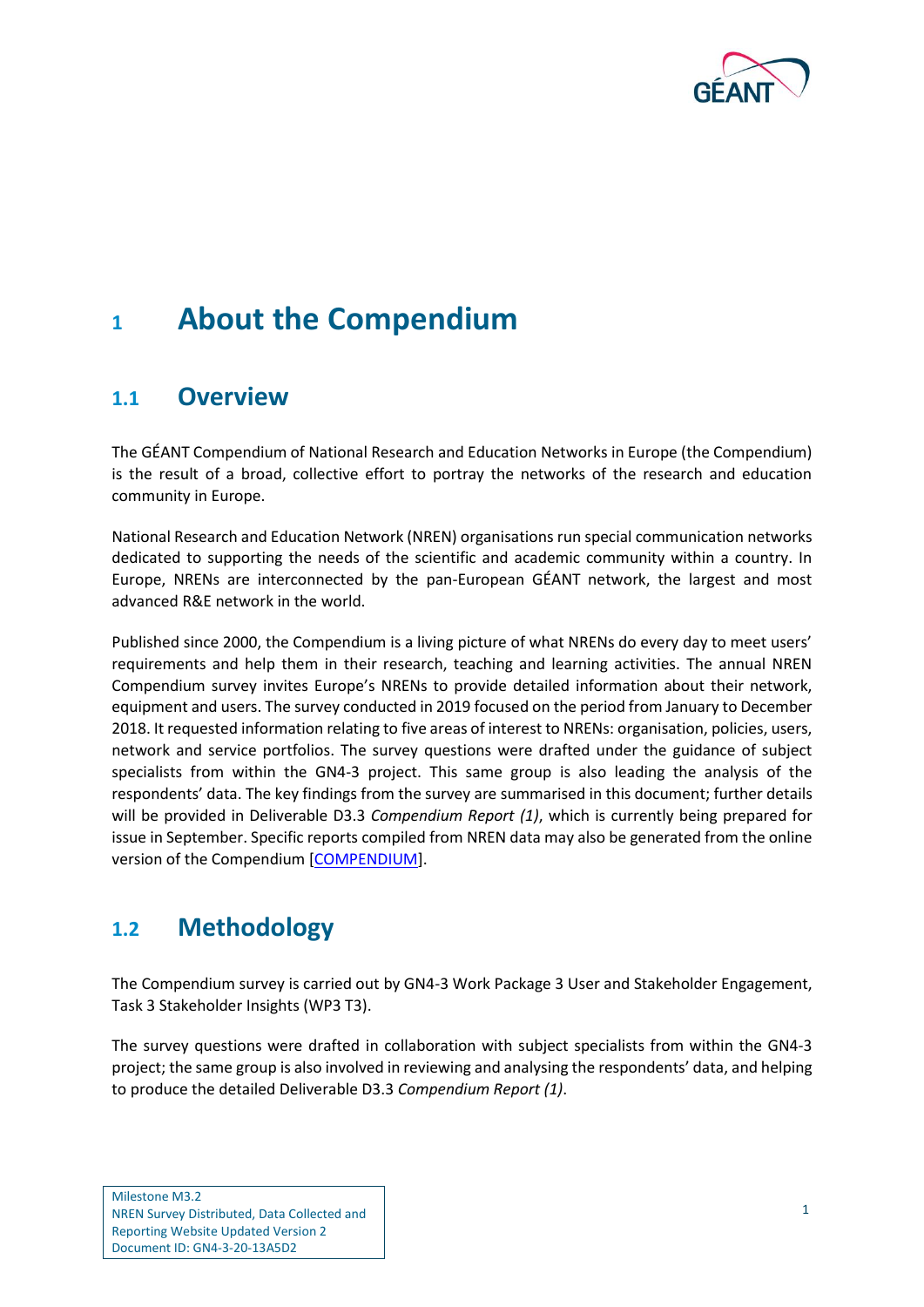

The survey is conducted online, with all European NRENs invited to take part. The information is provided by those who actually carry out the NRENs' work, from the executive directors, to technical officers, to service portfolio strategists and many more professionals.

### <span id="page-3-0"></span>**1.3 Timeline**

The timeline for the 2019 Compendium survey is shown in [Table 1.1](#page-3-1) below.

| <b>Milestone</b>                    | <b>Date</b>       | <b>Status</b> |
|-------------------------------------|-------------------|---------------|
| Survey distributed/opened           | August 2019       | Completed     |
| Survey closed                       | December 2019     | Completed     |
| Data collected                      | February 2020     | Completed     |
| Reporting website updated           | <b>March 2020</b> | Completed     |
| D3.3 Compendium Report (1) produced | September 2020    | In progress   |

<span id="page-3-1"></span>Table 1.1: Timeline of 2019 Compendium survey

Milestone M3.2 NREN Survey Distributed, Data Collected and Reporting Website Updated Version 2 Document ID: GN4-3-20-13A5D2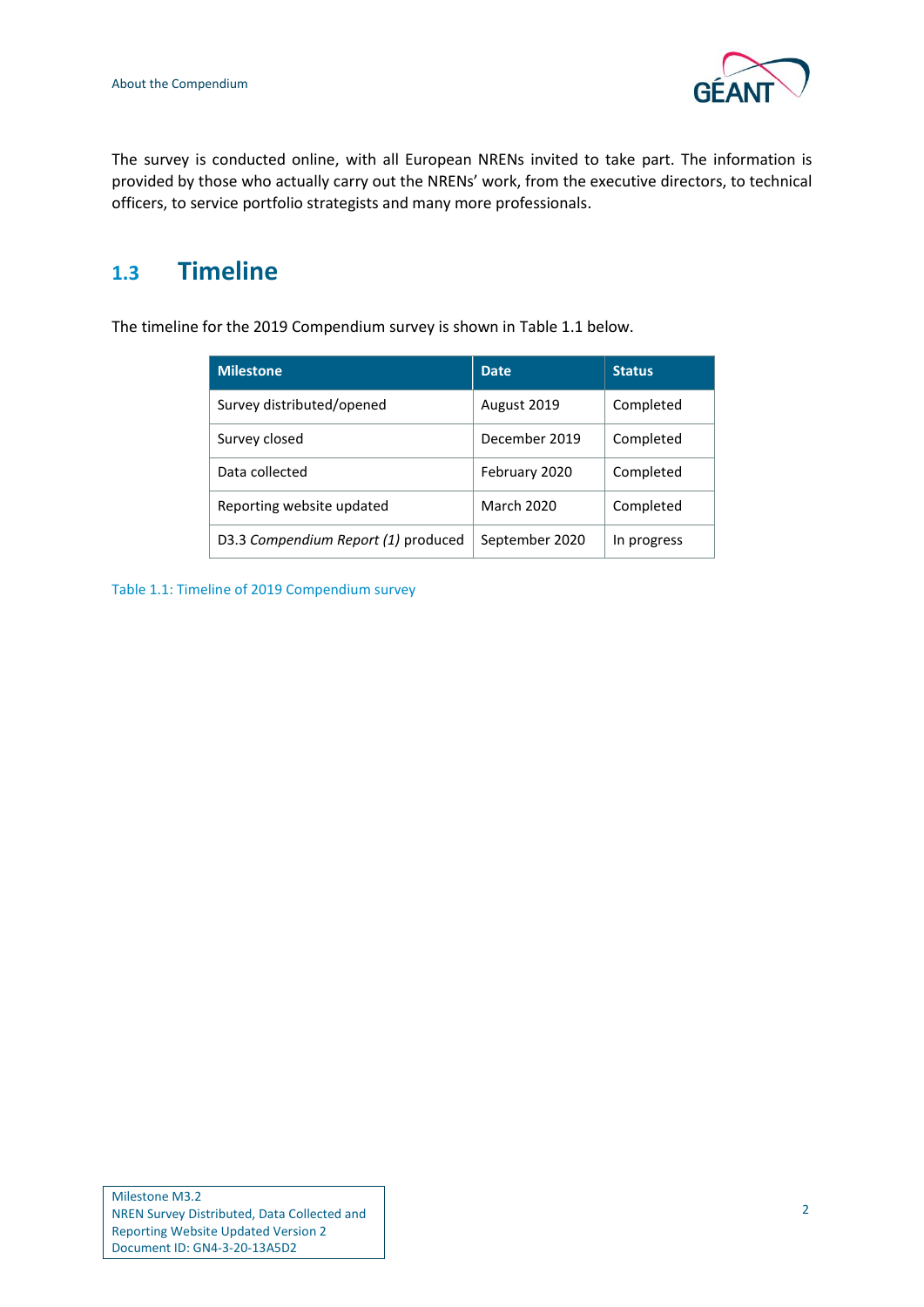

### <span id="page-4-0"></span>**<sup>2</sup> Key Findings**

[Figure 2.1](#page-4-1) below shows the countries represented in the 2019 Compendium (i.e. whose NRENs responded to the 2019 Compendium survey).



<span id="page-4-1"></span>Figure 2.1: Countries represented in the 2019 Compendium (in green)

The 2019 Compendium survey shows an ever-evolving NREN user landscape.

The environment in which the networks operate still varies considerably. Most European countries have a liberalised telecommunications market where access to bandwidth and technology is unconstrained by regulation or monopoly. NRENs therefore need to respond to the specific demands of the research and education community to retain their user base. The data from the Compendium survey should help to trace how NRENs meet this challenge.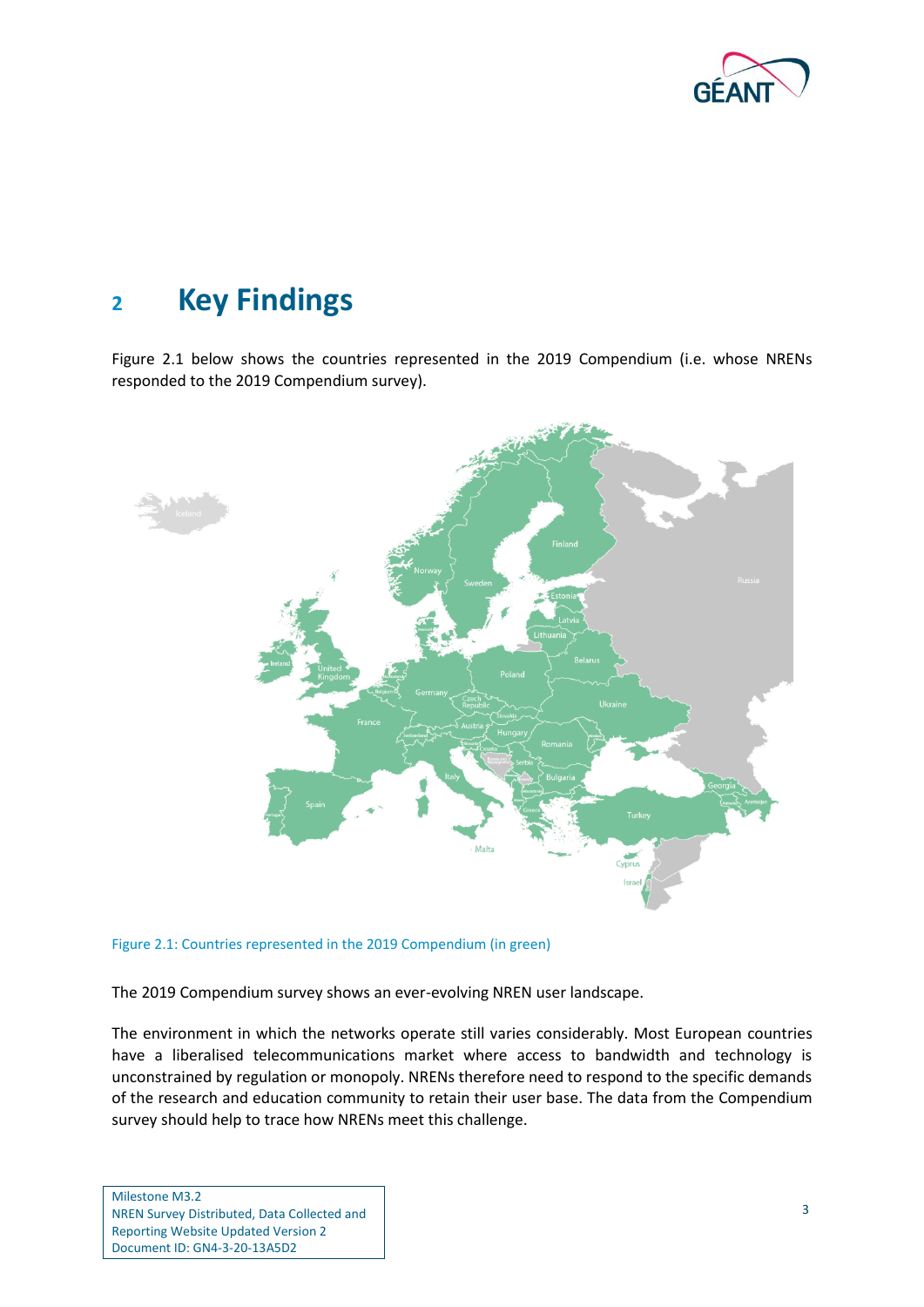

Reflecting the still-increasing importance of data networks in research and education, budgets and staff numbers have expanded (by 17% and 6%, respectively  $-$  these increases follow a slight contraction in the year before), a growth that NRENs used to upgrade their networks and further develop their service portfolio.

The importance of National Research and Education Networks is also manifest in the ever-increasing volume of traffic they carry. About half of the NRENs reported a rise in traffic, and the data highlights the wide variation in traffic from GÉANT partner NRENs. Across all NRENs, the recorded traffic grew by slightly less than 10% in 2018. (This increase in NREN traffic is mirrored by an increase in GÉANT traffic, which the figures indicate is higher than an individual NREN growth.) NRENs expect this trend to continue into the medium term: more than half of the NRENs who responded to the survey forecast an average traffic growth of 50% by 2022, across all organisations within the NRENs' remit. As with last year, the highest growth is expected to come from schools, with an anticipated traffic growth of 76%, followed by universities and research institutions, estimated to grow by 64% each.

NRENs typically upgrade their network at regular intervals, which in turn typically manifests in capacity jumps of the connection to the customers and of the network backbone itself. While characteristic capacity jumps can be seen for some NRENs (which increased the average connectivity of the NRENs' backbone networks by about 10%), the typical connectivity provided to universities and research institutions has not increased on average, mirroring last year's result, which means that connectivity capacities for the research sector are currently stagnating. There have still been increases in traffic, though, so clearly the existing capacity is able to support the needs of the sector. Average connectivity has increased for other customers, e.g. schools, probably due to this being a relatively new market sector that still needs development.

The capacity ranges from 1 Mbps up to 100G. Over half of respondents indicate 1G as typical capacity for connected universities and research institutions. Both institution types are the best connected, with the largest share of typical connectivity of 10G. Schools, where they are connected by the national NREN, normally have more modest requirements; link capacity here is on average close to 100 Mps.

The trend of many NRENs moving beyond their core role as connectivity providers and providing additional services continues. In doing so they are responding to technological changes and changes in the demands of the research and education community. One such development is the ongoing commodification of IT services that just a few years ago were relatively obscure. NRENs have moved to make their experience in procurement of such services available to their customers – cloud services are a prime example here.

Another development is the involvement of NRENs not just in running infrastructure used for education but also in supporting content providers – NRENs that choose this path may become an important gatekeeper or mediator between content providers and consumers in the education sector.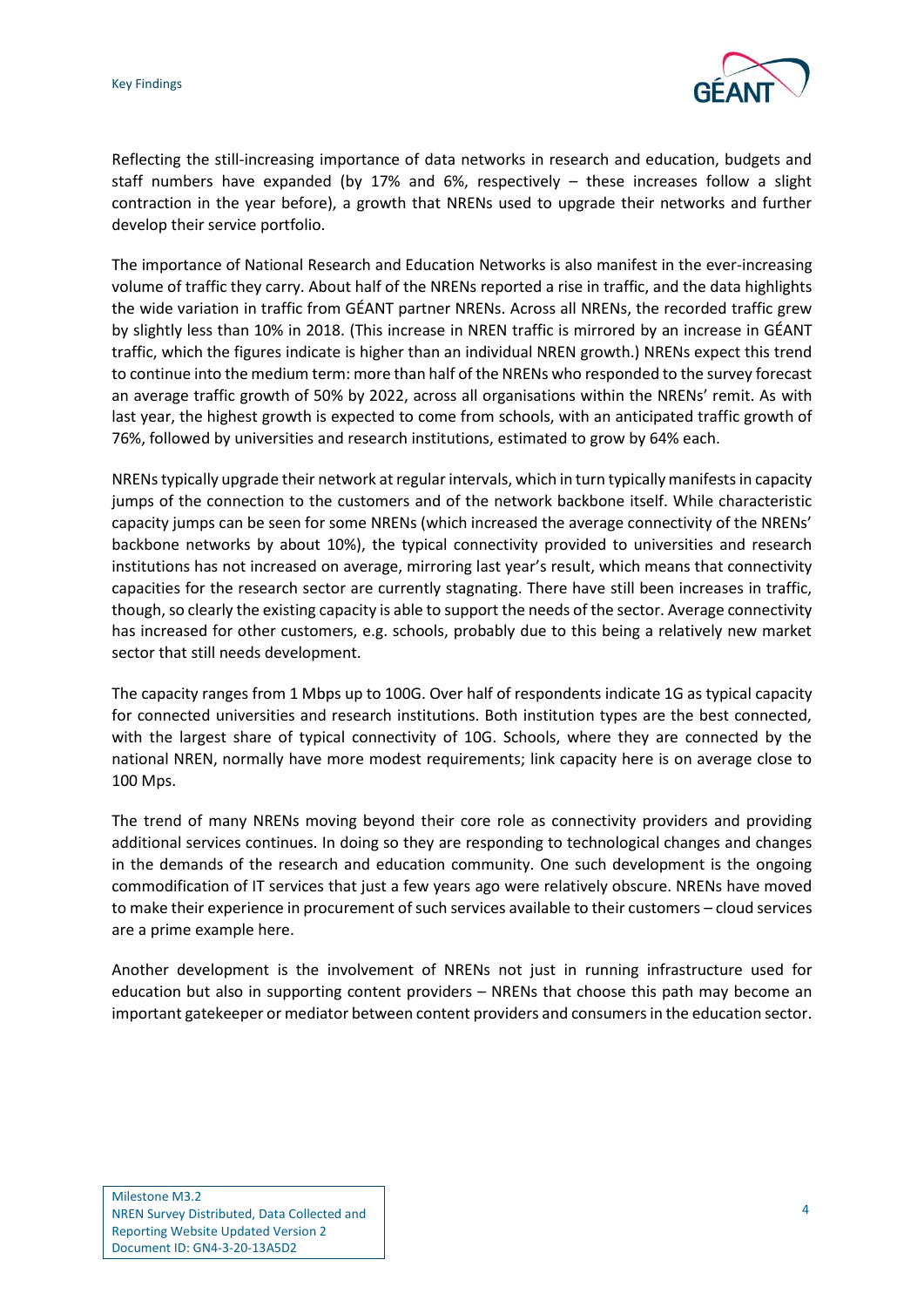

## <span id="page-6-0"></span>**<sup>3</sup> Conclusions**

The diversity and complexity of the different NRENs can make comparisons challenging, but it is the ambition of the Compendium survey and the Compendium itself to help to provide an insight into this thriving community. Through this annual snapshot, produced each year since 2000, GÉANT continues to monitor the growth and changes among the NRENs in a systematic way.

The Compendium is a community-led document, created by the NREN community, for the NREN community, as a means to understand the status of the collective as a whole, as well as of each NREN. It is a valuable, authoritative dataset with and on which NRENs can inform and build their strategy decisions.

Milestone M3.2 NREN Survey Distributed, Data Collected and Reporting Website Updated Version 2 Document ID: GN4-3-20-13A5D2